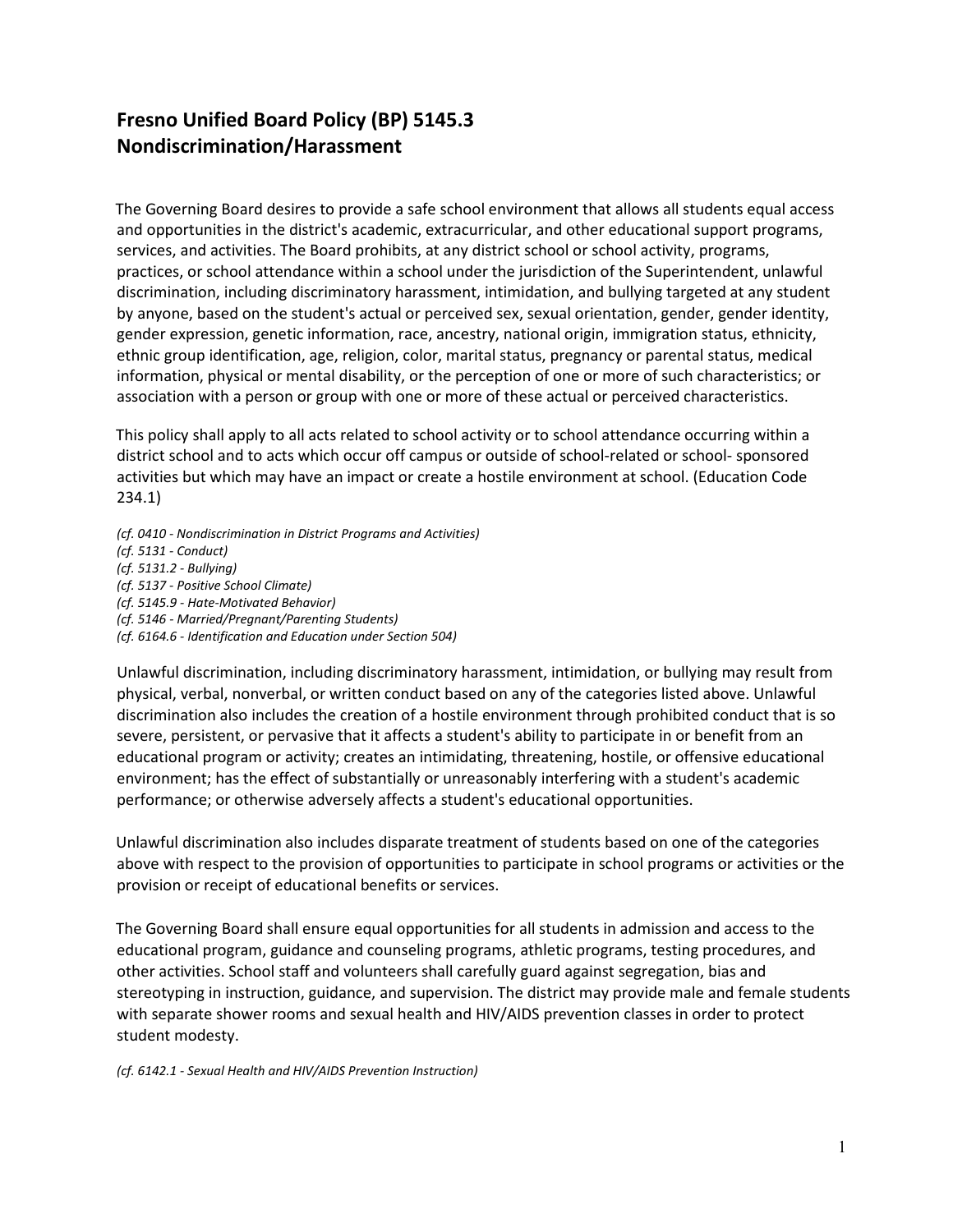*(cf. 6145 - Extracurricular and Cocurricular Activities) (cf. 6145.2 - Athletic Competition) (cf. 6164.2 - Guidance/Counseling Services)*

The Board also prohibits any form of retaliation against any student who reports or participates in the reporting of unlawful discrimination, files or participates in the filing of a complaint or investigates or participates in the investigation of a complaint or report alleging unlawful discrimination, harassment, intimidation, or bullying. Staff shall be alert and immediately responsive to student conduct which may interfere with another student's ability to participate in or benefit from school services, activities, or privileges. Retaliation complaints shall be investigated and resolved in the same manner as a discrimination complaint.

*(cf. 5145.2 - Freedom of Speech/Expression) (cf. 5145.7 - Sexual Harassment)*

The Superintendent or designee shall facilitate students' access to the educational program by publicizing the district's nondiscrimination policy and related complaint procedures to students, parents/guardians, and employees. Staff shall provide training and information on the scope and use of the policy and complaint procedures and take other measures designed to increase the school community's understanding of the requirements of law related to discrimination. The Superintendent or designee shall regularly review the implementation of the district's nondiscrimination policies and practices and, as necessary, shall take action to remove any identified barrier to student access to or participation in the district's educational program. They shall report their findings and recommendations to the Board after each review.

*(cf. 1312.3 - Uniform Complaint Procedures) (cf. 1330 - Use of Facilities) (cf. 4131 - Staff Development) (cf. 4231 - Staff Development) (cf. 4331 - Staff Development) (cf. 6145 - Extracurricular and Cocurricular Activities) (cf. 6145.2 - Athletic Competition) (cf. 6164.2 - Guidance/Counseling Services)*

Students who engage in unlawful discrimination, including discriminatory harassment, intimidation, bullying, or retaliation in violation of law, Board policy, or administrative regulation shall be subject to appropriate consequence or discipline, which may include counseling, suspension and/or expulsion for behavior that is severe or pervasive as defined in Education Code 48900.4. Any employee who permits or engages in prohibited discrimination, including discriminatory harassment, intimidation, bullying, or retaliation may be subject to disciplinary action, up to and including dismissal.

*(cf. 4118 - Suspension/Disciplinary Action) (cf. 4119.21/4219.21/4319.21 - Professional Standards) (cf. 4218 - Dismissal/Suspension/Disciplinary Action) (cf. 5131 - Conduct) (cf. 5144 - Discipline) (cf. 5144.1 - Suspension and Expulsion/Due Process) (cf. 5144.2 - Suspension and Expulsion/Due Process (Students with Disabilities))* 

*(cf. 5145.2 - Freedom of Speech/Expression)*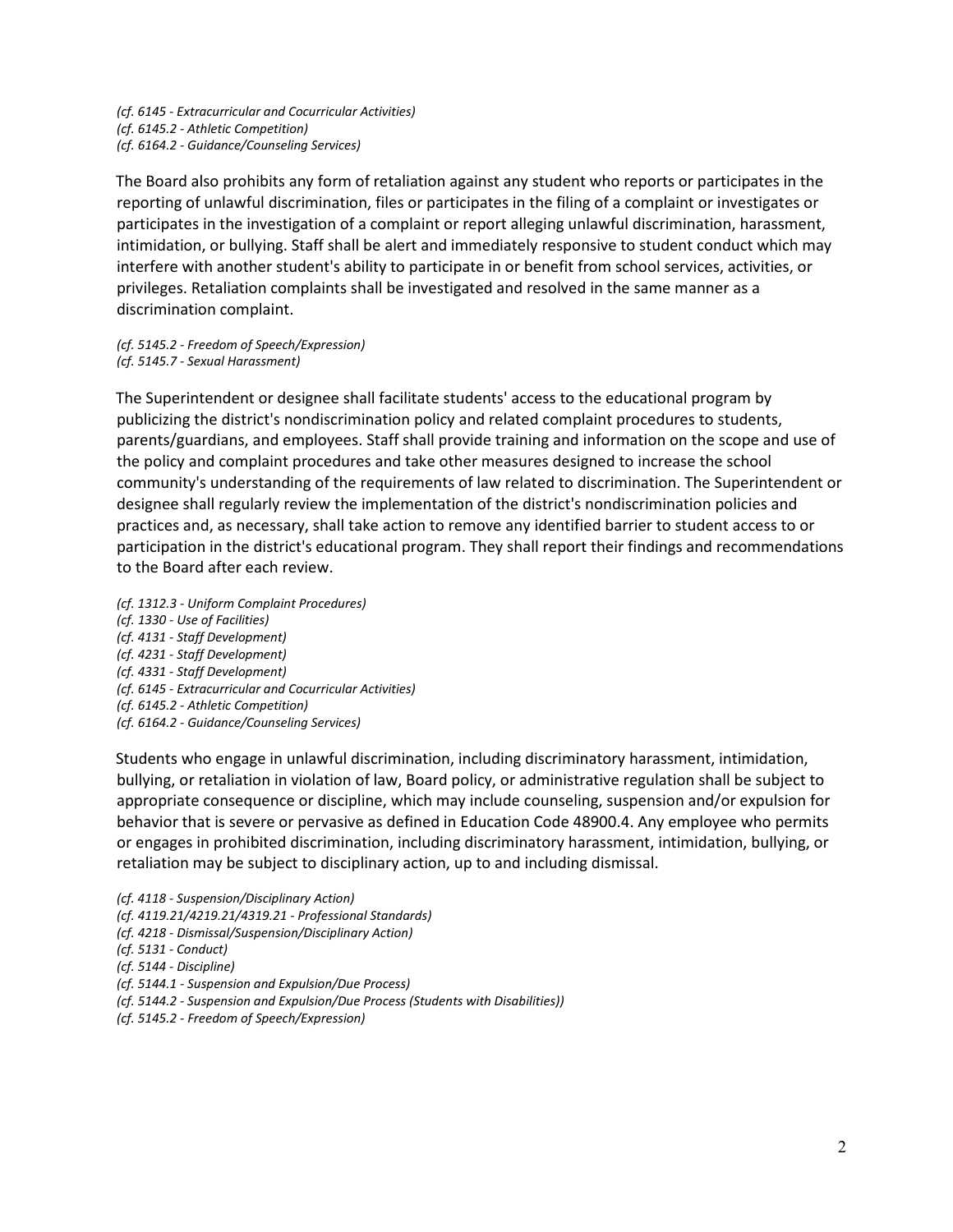## Grievance Procedures

The Board hereby designates the following positions as Coordinator(s) for Nondiscrimination to handle complaints regarding discrimination, harassment, intimidation, or bullying, and to answer inquiries regarding the district's nondiscrimination policies:

| <b>Executive Director</b>              | <b>Chief of Human Resources</b>         |
|----------------------------------------|-----------------------------------------|
| <b>Constituent Services Office</b>     | Title IX Officer/Age Discrimination Act |
| <b>Fresno Unified SchoolDistrict</b>   | <b>Fresno Unified School District</b>   |
| 2309 Tulare Street                     | 2309 Tulare Street                      |
| Fresno, California 93721               | Fresno, California 93721                |
| (559) 457-3736                         | (559) 457-3528                          |
| Constituent.Services@fresnounified.org | titleix@fresnounified.org               |
| District 504 Coordinator               | Instructional Superintendent            |
| Fresno Unified School District         | <b>Special Education Office</b>         |

1301 M Street Fresno, CA 93726 (559) 457-3220 504@fresnounified.org

Special Education Office Fresno Unified School District 1301 M Street Fresno, CA 93721 (559) 457-3220 Spedleadership@fresnounified.org

*(cf. 1312.1 - Complaints Concerning District Employees) (cf. 1312.3 - Uniform Complaint Procedures)*

Any student who feels that they have been subjected to discrimination, harassment, intimidation, or bullying should immediately contact the Coordinator for Nondiscrimination, the principal, or any other staff member. Any student who observes an incident should report the incident to the Coordinator or principal, whether or not the victim files a complaint.

Regardless of whether a complainant complies with the writing, timeline, and/or other formal filing requirements, all complaints brought to the attention of staff, alleging unlawful discrimination, including discriminatory harassment, intimidation, or bullying, shall be investigated and prompt action taken to stop the discrimination, prevent recurrence, and address any continuing effect on students.

In addition, the employee shall immediately intervene when safe to do so. (Education Code 234.1)

Any complaints of discrimination or any behavior prohibited by this policy, shall be addressed in accordance with the Administrative Regulation 5145.7 Sexual Harassment.

If dissatisfied with the district's decision, the complainant may submit their appeal in writing to the Office of Constituent Services within 15 calendar days of receiving the district's decision. The written concerns shall specify the basis for the appeal of the decision and whether the facts are incorrect and/or the law has been misapplied. The district shall investigate in accordance with AR 1312.3 - Uniform Complaint Procedures.

Employees who observe an incident of discrimination, harassment, intimidation, or bullying or to whom such an incident is reported shall immediately report the incident to any of the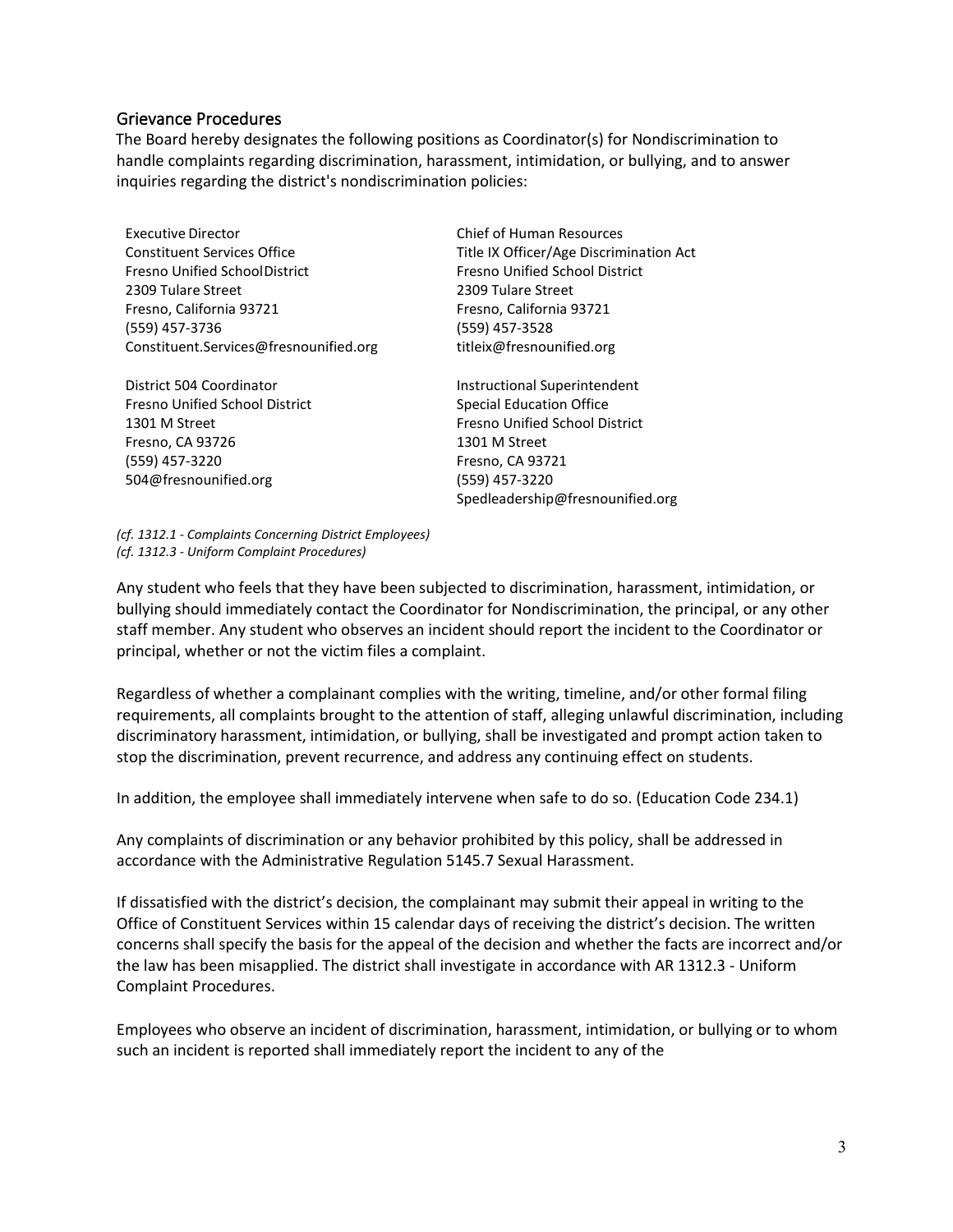designated Coordinators for Nondiscrimination, or principal, whether or not the victim files a complaint. Upon receiving a complaint of discrimination or harassment, intimidation, or bullying, the Coordinator shall immediately investigate the complaint in accordance with the district's uniform complaint procedures specified in AR 1312.3 - Uniform Complaint Procedures. Where the Coordinator finds that harassment has occurred, they shall take prompt, appropriate action to end the harassment and address its effects on the victim.

The Superintendent or designee shall ensure that the student handbook clearly describes the district's nondiscrimination policy, procedures for filing a complaint regarding discrimination, harassment, intimidation, or bullying, and the resources that are available to students who feel that they have been the victim of any such behavior. The district's policy shall also be posted on the district web site or any other location that is easily accessible to students.

*(cf. 1113 - District and School Web Sites) (cf. 1114 - District-Sponsored Social Media) (cf. 6163.4 - Student Use of Technology)*

When required pursuant to Education Code 48985, complaint forms shall be translated into the student's primary language.

## Record-Keeping

The Superintendent or designee shall maintain a record of all reported cases of unlawful discrimination, including discriminatory harassment, intimidation, or bullying, to enable the district to monitor, address, and prevent repetitive prohibited behavior in district schools. The record shall be maintained for one review cycle.

*(cf. 3580 - District Records)*

*Fresno Unified School District prohibits discrimination, harassment, intimidation, and bullying based on actual or perceived race, color, ethnicity, national origin, immigration status, ancestry, age, creed, religion, political affiliation, gender, gender identity, gender expression, genetic information, mental or physical disability, sex, sexual orientation, marital status, pregnancy or parental status, medical information, military veteran status, or association with a person or a group with one or more of these actual or perceived characteristics or any other basis protected by law or regulation, in its educational program(s) or employment.*

Legal Reference: EDUCATION CODE 200-262.4 Prohibition of discrimination on the basis of sex, especially: 48900.3 Suspension or expulsion for act of hate violence 48900.4 Suspension or expulsion for threats or harassment 48904 Liability of parent/guardian for willful student misconduct 48907 Student exercise of free expression 48950 Freedom of speech 48985 Translation of notices 49020-49023 Athletic programs 51500 Prohibited instruction or activity 51501 Prohibited means of instruction 60044 Prohibited instructional materials CIVIL CODE 1714.1 Liability of parents/guardians for willful misconduct of minor PENAL CODE 422.55 Definition of hate crime 422.6 Crimes, harassment CODE OF